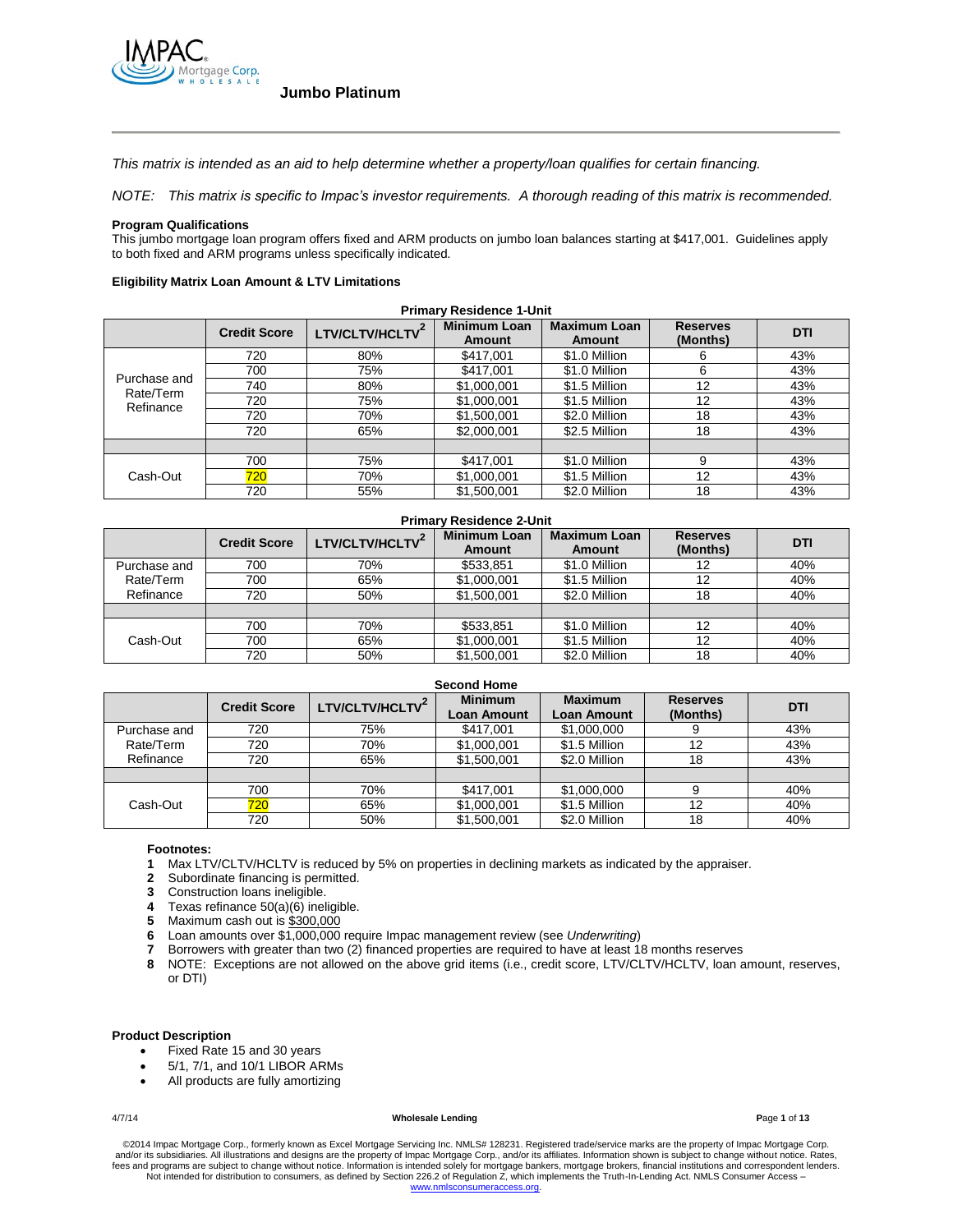

# **Product Codes**

| <b>Product Code</b>                   |
|---------------------------------------|
| JF15PL Jumbo Platinum Fixed 15 year   |
| JF30PL Jumbo Platinum Fixed 30 year   |
| JA51PL Jumbo Platinum ARM 5/1 LIBOR   |
| JA71PL Jumbo Platinum ARM 7/1 LIBOR   |
| JA101PL Jumbo Platinum ARM 10/1 LIBOR |

### **Locking**

- **Forward locks are allowed**
- **Locking is through the Impac Lock Desk ONLY**

# **Eligibility Requirements**

| <b>Adjustable Rate</b> |                                                                                      |                                                                                                                                                                                                                                                                                                                                                                                                         |
|------------------------|--------------------------------------------------------------------------------------|---------------------------------------------------------------------------------------------------------------------------------------------------------------------------------------------------------------------------------------------------------------------------------------------------------------------------------------------------------------------------------------------------------|
| <b>Details</b>         |                                                                                      | $5/1$ ARM $- 2/2/5$                                                                                                                                                                                                                                                                                                                                                                                     |
|                        | <b>Interest Rate</b>                                                                 | Initial: 2% up/down; Subsequent: 2% up/down; Lifetime: 5% over initial rate                                                                                                                                                                                                                                                                                                                             |
|                        | <b>Adjustment Caps</b>                                                               | $7/1$ & $10/1$ ARMs $-5/2/5$                                                                                                                                                                                                                                                                                                                                                                            |
|                        |                                                                                      | Initial: 5% up/down; Subsequent; 2% up/down; Lifetime: 5% over initial rate                                                                                                                                                                                                                                                                                                                             |
|                        | <b>Margin</b>                                                                        | 2.50%; Margin of 2.25% available with applicable pricing adjustment                                                                                                                                                                                                                                                                                                                                     |
|                        | <b>Index</b>                                                                         | 12-month LIBOR (London InterBank Offer Rate)                                                                                                                                                                                                                                                                                                                                                            |
|                        | <b>Interest Rate Floor</b>                                                           | The interest rate floor is equal to the Margin                                                                                                                                                                                                                                                                                                                                                          |
|                        | <b>Index Establish Date</b>                                                          | 45 Days Prior to the Change Date                                                                                                                                                                                                                                                                                                                                                                        |
|                        |                                                                                      | <b>5/1 ARM</b><br>The first change date is the 60 <sup>th</sup> payment due date. There is a new change date<br>every 12 months thereafter.<br>7/1 ARM                                                                                                                                                                                                                                                  |
|                        | <b>Change Dates</b>                                                                  | The first change date is the 84 <sup>th</sup> payment due date. There is a new change date<br>every 12 months thereafter.<br>10/1 ARM                                                                                                                                                                                                                                                                   |
|                        |                                                                                      | The first change date is the 120 <sup>th</sup> payment due date. There is a new change date<br>every 12 months thereafter                                                                                                                                                                                                                                                                               |
|                        | <b>Conversion Option</b>                                                             | None                                                                                                                                                                                                                                                                                                                                                                                                    |
|                        | <b>Assumption</b>                                                                    | Not allowed, except as specified in Fannie Mae Adjustable Rate Note Form 3528<br>and Adjustable Rate Rider Form 3187 and utilized for Hybrid ARM products                                                                                                                                                                                                                                               |
|                        | <b>Negative</b>                                                                      | None                                                                                                                                                                                                                                                                                                                                                                                                    |
|                        | Amortization                                                                         |                                                                                                                                                                                                                                                                                                                                                                                                         |
| <b>Appraisal</b>       | Age of Appraisal:<br>Re-certification of value is not acceptable.                    | <b>IMPORTANT:</b> All appraisals for this Jumbo product must be ordered through the Impac Appraisal Desk.<br>Appraisals must be dated within 120 days of the Note. After the 120 day period a new appraisal will be required.                                                                                                                                                                           |
|                        | <b>Appraisal Requirement by Loan Amount:</b>                                         |                                                                                                                                                                                                                                                                                                                                                                                                         |
|                        | $\leq$ \$1,500,000                                                                   |                                                                                                                                                                                                                                                                                                                                                                                                         |
|                        | $\bullet$                                                                            | One Full URAR for loan amounts up to and including \$1,500,000 (e.g., Form 1004, Form 1073). All<br>appraisals will be subject to the investor appraisal review process.                                                                                                                                                                                                                                |
|                        | > \$1,500,000<br>$\bullet$<br>٠                                                      | Two Full URARs for loan amounts $\geq$ \$1,500,001. It is recommended (but not required) to send<br>appraisals to investor for appraisal review prior to closing.<br>LTV will be based on the lower of (i) the Two Full URARs, and (ii) for purchase money loans, the<br>purchase price, subject to investor appraisal review process.                                                                  |
|                        | When 2 appraisals are required:<br>$\bullet$<br>appraisal with the lower value.<br>٠ | Appraisals must be completed by two independent companies<br>The LTV will be determined by the lower of the tow appraised values as long as the lower appraisal<br>supports the value conclusion. The final inspection and/or recertification of value must be for the<br>Any inconsistencies between the two reports must be addressed by the underwriter and all<br>discrepancies must be reconciled. |

### 4/7/14 **Wholesale Lending P**age **2** of **13**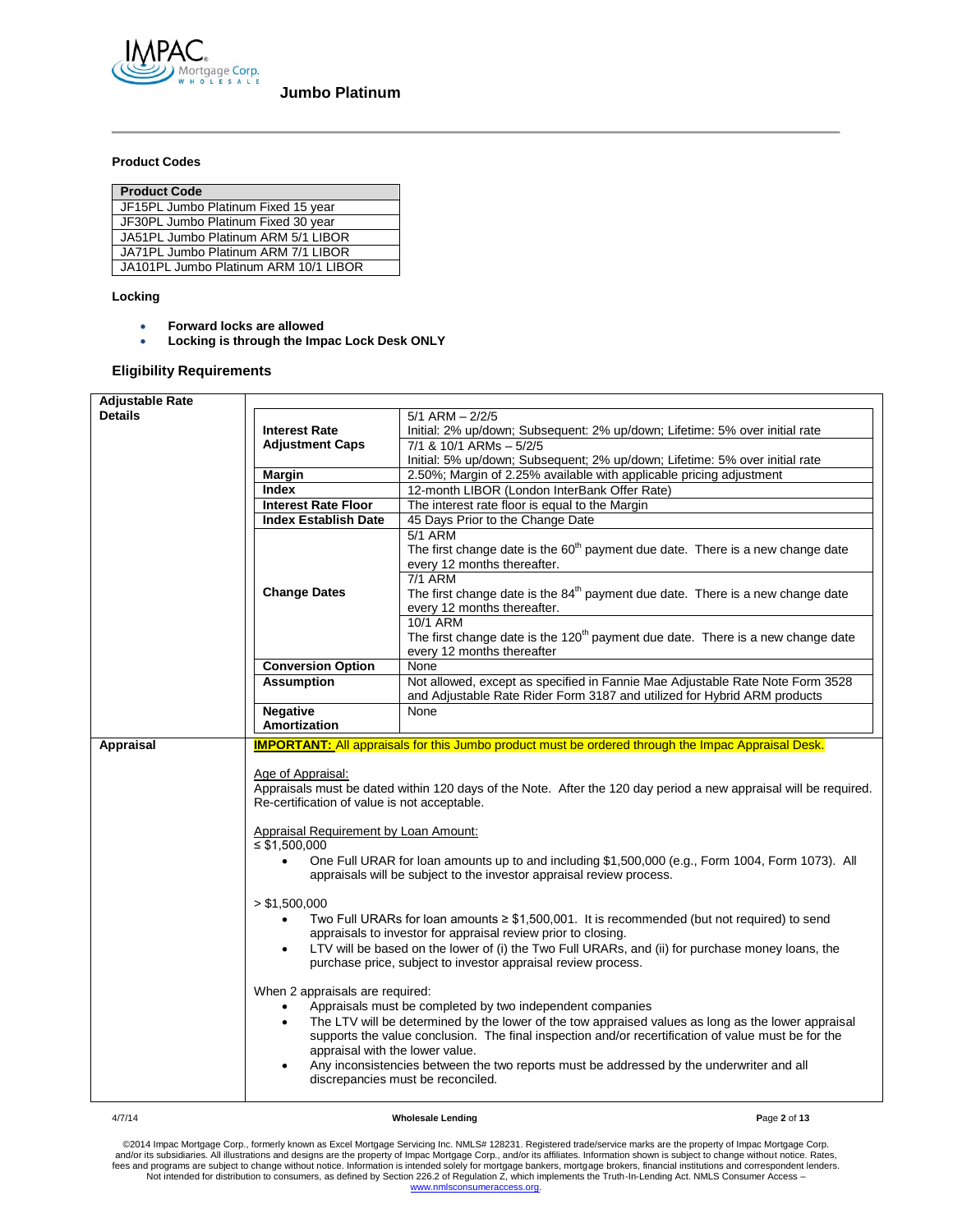

|        | <b>Appraisal Standards:</b>                                                                                                                                                                                                                                                                                                                                                                                                                                                           |              |
|--------|---------------------------------------------------------------------------------------------------------------------------------------------------------------------------------------------------------------------------------------------------------------------------------------------------------------------------------------------------------------------------------------------------------------------------------------------------------------------------------------|--------------|
|        | All appraisers must hold at least the minimum required state license and a copy of the license must be<br>٠<br>submitted with the appraisal.                                                                                                                                                                                                                                                                                                                                          |              |
|        | For loan amounts $\geq$ \$1,000,000, the appraisal must be completed by a state certified appraiser<br>٠<br>Appraisals must be completed in compliance with FIRREA/USPAP and all applicable regulatory<br>$\bullet$                                                                                                                                                                                                                                                                   |              |
|        | requirements.<br>Appraisals must have interior photos to include: kitchen, bathrooms, bedroom and living room/family<br>٠                                                                                                                                                                                                                                                                                                                                                             |              |
|        | room.<br>1004MC is required<br>٠                                                                                                                                                                                                                                                                                                                                                                                                                                                      |              |
|        | On Purchase transactions, the appraiser must review the sales contract.<br>٠<br>Appraisal 1 <sup>st</sup> generation PDF is required                                                                                                                                                                                                                                                                                                                                                  |              |
|        | $\bullet$<br>Appraisals should not include comparables greater than six (6) months old at the time of underwriting<br>$\bullet$<br>review                                                                                                                                                                                                                                                                                                                                             |              |
|        | Appraisals must be completed in accordance with Uniform Appraisal Dataset (UAD) requirements                                                                                                                                                                                                                                                                                                                                                                                          |              |
|        | Investor will purchase loans secured by properties with "unpermitted" structural additions under the<br>following circumstances:                                                                                                                                                                                                                                                                                                                                                      |              |
|        | The quality of the work is described in the appraisal and deemed acceptable ("workmanlike")<br>$\circ$<br>quality") by the appraiser                                                                                                                                                                                                                                                                                                                                                  |              |
|        | The addition does not result in a change in the number of units comprising the subject<br>$\circ$<br>property (e.g., 1-unit property, converted into a 2-unit property)                                                                                                                                                                                                                                                                                                               |              |
|        | If the appraiser gives the unpermitted addition value, the appraiser must be able to<br>$\circ$<br>demonstrate market acceptance by the use of comparable sales with similar addition and<br>state the following in the appraisal:                                                                                                                                                                                                                                                    |              |
|        | Non-permitted additions are typical for the market area and a typical buyer would<br>consider the "unpermitted" addition square footage to be part of the overall square<br>footage of the property                                                                                                                                                                                                                                                                                   |              |
|        | The appraiser has no reason to believe the addition would not pass inspection for<br>a permit                                                                                                                                                                                                                                                                                                                                                                                         |              |
|        | Max LTV/CLTV/HCLTV reduced by 5% when in declining markets<br>When the appraisal indicates in the Neighborhood Section Housing Trends or 1004MC Median<br>Comparable Sale Price that property values are declining, the maximum LTV/CLTV/HCLTV is reduced<br>by 5%.                                                                                                                                                                                                                   |              |
|        | Third Party Appraisal Verification<br>Third party appraisal verification, independent of the appraisal, is required to support the appraised value. This<br>requirement may be met by providing a value report from an Automated Valuation Model (AVM), second<br>appraisal, desk review or field review from any vendor. The AVM or appraisal review's "estimated value or<br>estimated market value" must support the appraised value. There is a 10% variance on appraisal review. |              |
| Assets | Minimum 5% required from borrower(s) own funds.                                                                                                                                                                                                                                                                                                                                                                                                                                       |              |
|        | All funds for reserves must come from the borrower's own demonstrated savings                                                                                                                                                                                                                                                                                                                                                                                                         |              |
|        | All borrower funds must be documented with two most recent months' asset statements or VOD<br>covering a minimum of 60 consecutive days.                                                                                                                                                                                                                                                                                                                                              |              |
|        | $\circ$ A written VOD may only be used as supporting documentation and cannot be used in lieu of<br>asset statements.                                                                                                                                                                                                                                                                                                                                                                 |              |
|        | All unusual large deposits must be explained and source must be documented.<br>Verify the borrower's actual receipt of the funds realized from sale or liquidation when non-liquid<br>assets are used for any part of the down payment or required cash to close.                                                                                                                                                                                                                     |              |
|        | <b>Business Funds</b>                                                                                                                                                                                                                                                                                                                                                                                                                                                                 |              |
|        | Business funds may be used for down payment and/or closing costs, not for purposes of calculating<br>reserves. Cash flow analysis is required using 3 months business bank statements to determine no<br>negative impact to business based on withdrawal of funds.                                                                                                                                                                                                                    |              |
|        | Borrower must have access to funds<br>$\circ$<br>The borrower must be the sole proprietor or 100% owner of the business (or all borrowers<br>$\circ$<br>combined own 100%)                                                                                                                                                                                                                                                                                                            |              |
|        | CPA letter must be included in the file confirming that the withdrawal will not harm the<br>$\circ$<br>financial strength of the business                                                                                                                                                                                                                                                                                                                                             |              |
|        | If using gift funds:<br>The borrower is required to meet a 5% minimum down payment from his or her own personal funds for<br>all purchase transactions.                                                                                                                                                                                                                                                                                                                               |              |
| 4/7/14 | <b>Wholesale Lending</b>                                                                                                                                                                                                                                                                                                                                                                                                                                                              | Page 3 of 13 |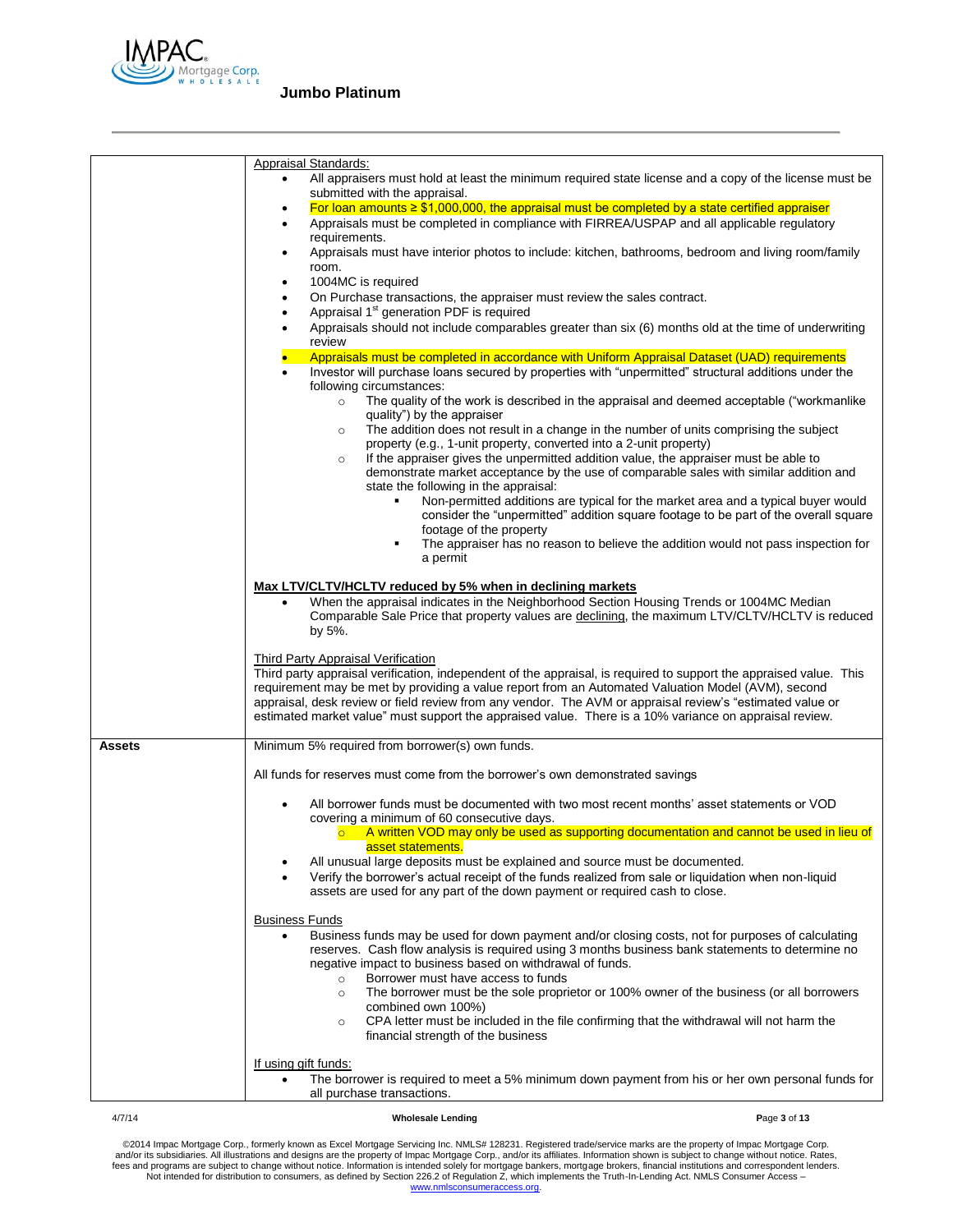

| <u>Gift funds are permitted subject to the following criteria:</u><br>Primary residence purchase money transactions only<br>٠<br>Minimum down payment is 20% (max 80% LTV): First 5% of down payment must come from<br>$\bullet$<br>borrower's own personal funds<br>٠<br>payment and closing costs<br>Notes:                                                                   | Once the first 5% of the buyer's own funds are verified, a gift can be used for the remaining down                                                                                                                                                                                                                                                                                                                                                                                                                                                                                                                                   |
|---------------------------------------------------------------------------------------------------------------------------------------------------------------------------------------------------------------------------------------------------------------------------------------------------------------------------------------------------------------------------------|--------------------------------------------------------------------------------------------------------------------------------------------------------------------------------------------------------------------------------------------------------------------------------------------------------------------------------------------------------------------------------------------------------------------------------------------------------------------------------------------------------------------------------------------------------------------------------------------------------------------------------------|
| Gift funds are not allowed to meet reserve requirements<br>$\bullet$<br>$\bullet$<br>$\bullet$<br>to the borrower, and source of funds<br>$\bullet$<br>settlement table.<br>$\bullet$<br>live with borrower)                                                                                                                                                                    | Gift funds can be applied towards closing costs and pre-paids above minimum required investment<br>Gift letter, signed by the donor that includes the amount of the gift, date the funds were transferred, a<br>statement that no repayment is expected, the donor's name/address/phone number and relationship<br>The loan file must verify that sufficient funds to cover the gift were in the donor's account and have<br>been transferred to the borrower's account prior to closing. Gift funds may not be transferred at the<br>The donor must be an immediate family member or domestic partner (domestic partner donors must |
| Interested Party Contributions (IPC's)<br>The property seller or any interested party (e.g., builder, developer, lender, real estate agent or mortgage lender<br>or any of their affiliates) can pay closing costs, prepaid items and escrows.                                                                                                                                  |                                                                                                                                                                                                                                                                                                                                                                                                                                                                                                                                                                                                                                      |
| Interested party contributions may not exceed six percent (6%) of the loan amount.                                                                                                                                                                                                                                                                                              |                                                                                                                                                                                                                                                                                                                                                                                                                                                                                                                                                                                                                                      |
| <b>Financing and Sales Concessions</b><br>Financing and sales concessions are defined as IPC's beyond the above limits or any amounts not being used<br>for closing costs or prepaid items. If financing or sales concessions are present, both the appraised value and<br>sales price must be reduced by the concession amount for purposes of calculating the LTV/CLTV/HCLTV. |                                                                                                                                                                                                                                                                                                                                                                                                                                                                                                                                                                                                                                      |
| Reserves required for the subject property are based on the loan amount and LTV                                                                                                                                                                                                                                                                                                 |                                                                                                                                                                                                                                                                                                                                                                                                                                                                                                                                                                                                                                      |
| See Eligibility Matrix Loan Amount and LTV Limitations for required reserves<br>$\bullet$<br>Reserve funds must be verified with two (2) consecutive months' bank statements or VOD<br>$\bullet$<br>$\bullet$<br>Insurance, Assessments ("PITIA") payment<br>٠<br>loan approval<br>$\bullet$<br>financed or owned free and clear).<br>٠<br>401K, IRA, SEP, and Keogh accounts.  | All reserves are calculated on the Note Rate for all loan types using the full Principal, Interest, Taxes,<br>Mandatory Data Requirement: The required number of months of PITIA reserves on the subject<br>property must be manually calculated and input into the front end system on every loan prior to final<br>In addition to the minimum reserves required for the subject property, 6 months PITIA reserves is<br>required for each additional property owned by all borrowers (regardless of whether the property is<br>No more than 50% of the total reserve requirement may come from retirement accounts, including      |
| Borrowers must disclose and Lenders must verify all assets.                                                                                                                                                                                                                                                                                                                     |                                                                                                                                                                                                                                                                                                                                                                                                                                                                                                                                                                                                                                      |
| Acceptable PITIA Documentation:<br>The minimum documentation to correctly verify the full PITIA payment should be from one of the following<br>sources:<br>Current monthly mortgage statement;<br>٠<br>Copy of Homeowners insurance policy;<br>٠<br>Copy of recent tax bill or web search to taxing authority;<br>٠<br>Copy of mortgage note, etc.<br>٠                         |                                                                                                                                                                                                                                                                                                                                                                                                                                                                                                                                                                                                                                      |
| Defined Acceptable Reserve Accounts:<br>The types of assets that can be used for down payment, cash to close and reserves and the value of those<br>funds are as follows:                                                                                                                                                                                                       |                                                                                                                                                                                                                                                                                                                                                                                                                                                                                                                                                                                                                                      |
| Account/Asset Type                                                                                                                                                                                                                                                                                                                                                              | Eligibility                                                                                                                                                                                                                                                                                                                                                                                                                                                                                                                                                                                                                          |
| Checking/Savings/Money Market                                                                                                                                                                                                                                                                                                                                                   | 100%                                                                                                                                                                                                                                                                                                                                                                                                                                                                                                                                                                                                                                 |
| Publicly traded stocks, bonds and mutual funds                                                                                                                                                                                                                                                                                                                                  | 65%                                                                                                                                                                                                                                                                                                                                                                                                                                                                                                                                                                                                                                  |
| IRAs, SEP or KEOUGH accounts                                                                                                                                                                                                                                                                                                                                                    | 65% / $100\%$ <sup>(1)</sup>                                                                                                                                                                                                                                                                                                                                                                                                                                                                                                                                                                                                         |
| Annuities                                                                                                                                                                                                                                                                                                                                                                       | 65% / $100\%$ <sup>(1)</sup>                                                                                                                                                                                                                                                                                                                                                                                                                                                                                                                                                                                                         |

### 4/7/14 **Wholesale Lending P**age **4** of **13**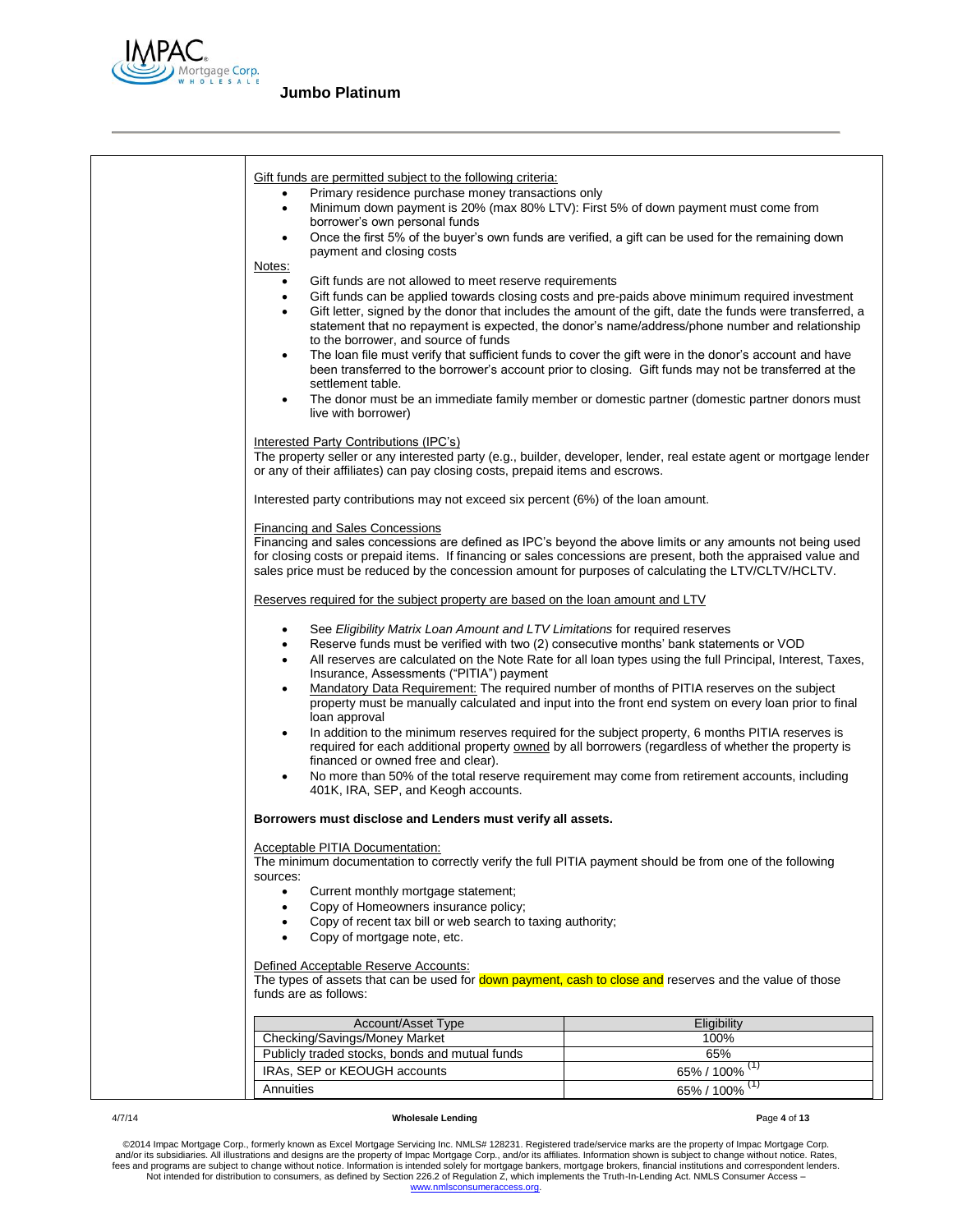

|                                                                                 | Vested amount of 401(k) Plans                                                                                                                                                                                                                                                                                                                                                                                                                                                       |                                   | $65\%$ <sup>(2)</sup>                                                                                                                                                                                                                                                                                                                                                 |
|---------------------------------------------------------------------------------|-------------------------------------------------------------------------------------------------------------------------------------------------------------------------------------------------------------------------------------------------------------------------------------------------------------------------------------------------------------------------------------------------------------------------------------------------------------------------------------|-----------------------------------|-----------------------------------------------------------------------------------------------------------------------------------------------------------------------------------------------------------------------------------------------------------------------------------------------------------------------------------------------------------------------|
|                                                                                 | <b>Trust Assets</b>                                                                                                                                                                                                                                                                                                                                                                                                                                                                 |                                   | Up to 100% (3)                                                                                                                                                                                                                                                                                                                                                        |
|                                                                                 |                                                                                                                                                                                                                                                                                                                                                                                                                                                                                     |                                   |                                                                                                                                                                                                                                                                                                                                                                       |
|                                                                                 | <sup>(1)</sup> 100% of the account value may be used for borrowers aged $\ge$ 59 $\frac{1}{2}$                                                                                                                                                                                                                                                                                                                                                                                      |                                   |                                                                                                                                                                                                                                                                                                                                                                       |
|                                                                                 | must be verified                                                                                                                                                                                                                                                                                                                                                                                                                                                                    |                                   | <sup>(2)</sup> 65% of the vested amount. The terms and conditions under which funds may be withdrawn or borrowed                                                                                                                                                                                                                                                      |
|                                                                                 |                                                                                                                                                                                                                                                                                                                                                                                                                                                                                     |                                   | (3) Borrower/Co-Borrower must have full access to consider; Copy of complete trust or trustee letter is required                                                                                                                                                                                                                                                      |
| <b>Assumptions</b>                                                              | Form 3187 and utilized for Hybrid ARM products.                                                                                                                                                                                                                                                                                                                                                                                                                                     |                                   | Not allowed, except as specified in Fannie Mae Adjustable Rate Note Form 3528 and Adjustable Rate Rider                                                                                                                                                                                                                                                               |
| <b>ATR/QM Requirements</b><br>(Ability to Repay /<br><b>Qualified Mortgage)</b> | Effective for applications dated on or after January 10, 2014, only loans that meet the Ability to Repay and<br>Qualified Mortgage requirements ("ATR/QM") as set forth in the Ability to repay/Qualified Mortgage Standards<br>under the Truth-in-Lending Act (Regulation Z) ("ATR/QM Final Rule") issued by the Consumer Financial<br>Protection Bureau (the "CFPB"). Loan file must provide evidence of compliance with ATR/QM. Impac will not<br>accept cures on QM violations. |                                   |                                                                                                                                                                                                                                                                                                                                                                       |
|                                                                                 | Category                                                                                                                                                                                                                                                                                                                                                                                                                                                                            | Eligibility                       | <b>General Requirements</b>                                                                                                                                                                                                                                                                                                                                           |
|                                                                                 | Safe Harbor QM (non HPML)                                                                                                                                                                                                                                                                                                                                                                                                                                                           | Eligible                          | Term of $\leq$ 30 years<br>$\bullet$<br>Adherence to applicable points and fees<br>$\bullet$<br>thresholds;<br>APR < APOR + 1.5% ( $1st$ liens)<br>$\bullet$<br>$\leq$ 43% DTI<br>$\bullet$<br>Meets ATR requirements per Appendix Q<br>$\bullet$<br>No Ioan features (IO, Negative Amortization,<br>$\bullet$                                                        |
|                                                                                 |                                                                                                                                                                                                                                                                                                                                                                                                                                                                                     |                                   | Balloon, et al) considered to be non-QM compliant                                                                                                                                                                                                                                                                                                                     |
|                                                                                 | Rebuttable Presumption QM<br>(HPML)                                                                                                                                                                                                                                                                                                                                                                                                                                                 | Not Eligible                      | N/A                                                                                                                                                                                                                                                                                                                                                                   |
|                                                                                 | Non-QM                                                                                                                                                                                                                                                                                                                                                                                                                                                                              | Not Eligible                      | N/A                                                                                                                                                                                                                                                                                                                                                                   |
|                                                                                 | Income Analysis Worksheet required (see Income)<br>Points and Fees Worksheet<br>application of all credits that indicate paid by/to. No specific form is required.                                                                                                                                                                                                                                                                                                                  |                                   | To evidence compliance with QM points and fees, the loan file must include a clear itemization of fees and                                                                                                                                                                                                                                                            |
| <b>Borrower Eligibility</b>                                                     | Eligible<br>U.S. Citizens<br>$\bullet$<br><b>Permanent Resident Aliens:</b><br>$\circ$<br>$\circ$                                                                                                                                                                                                                                                                                                                                                                                   |                                   | All Borrowers must have a valid social security number (Borrowers with only an ITIN are not eligible)<br>With proof of lawful permanent residence in the U.S., and<br>24 months employment history in the United States<br>Inter-Vivos Revocable Trusts (revocable at any time by the trustor) and if closed in accordance with                                       |
|                                                                                 | applicable Fannie Mae requirements<br>Illinois Land Trusts<br>٠<br>years, first-time homebuyer requirements do not apply.                                                                                                                                                                                                                                                                                                                                                           |                                   | First Time Homebuyers defined as anyone who has not owned a home for three (3) years. For loans<br>with more than one borrower where at least one borrower has owned a home in the past three (3)                                                                                                                                                                     |
|                                                                                 | Ineligible<br>Non-Permanent Resident Aliens (including Foreign nationals)<br>Inter Vivos Revocable Trust (revocable at any time by the Trustor)<br>Land trusts, except for Illinois Land Trusts<br>$\bullet$<br>which includes:<br>$\circ$<br>$\circ$                                                                                                                                                                                                                               |                                   | Irrevocable Trust, Limited / General Partnership, Corporations, and LLC's are not permitted<br>Non-arm's length transaction defined as a pre-existing relationship between the buyer and seller<br>Relationship or business affiliation between the buyer, seller, loan agent, or originator<br>Applicants related by blood or marriage to the seller of the property |
|                                                                                 | $\circ$<br>$\circ$<br>$\circ$                                                                                                                                                                                                                                                                                                                                                                                                                                                       | Builder/developer of the property | Owners, employees or family members of originating broker<br>Purchasing a property from a builder/developer who, in turn, is purchasing the borrower's                                                                                                                                                                                                                |

### 4/7/14 **Wholesale Lending P**age **5** of **13**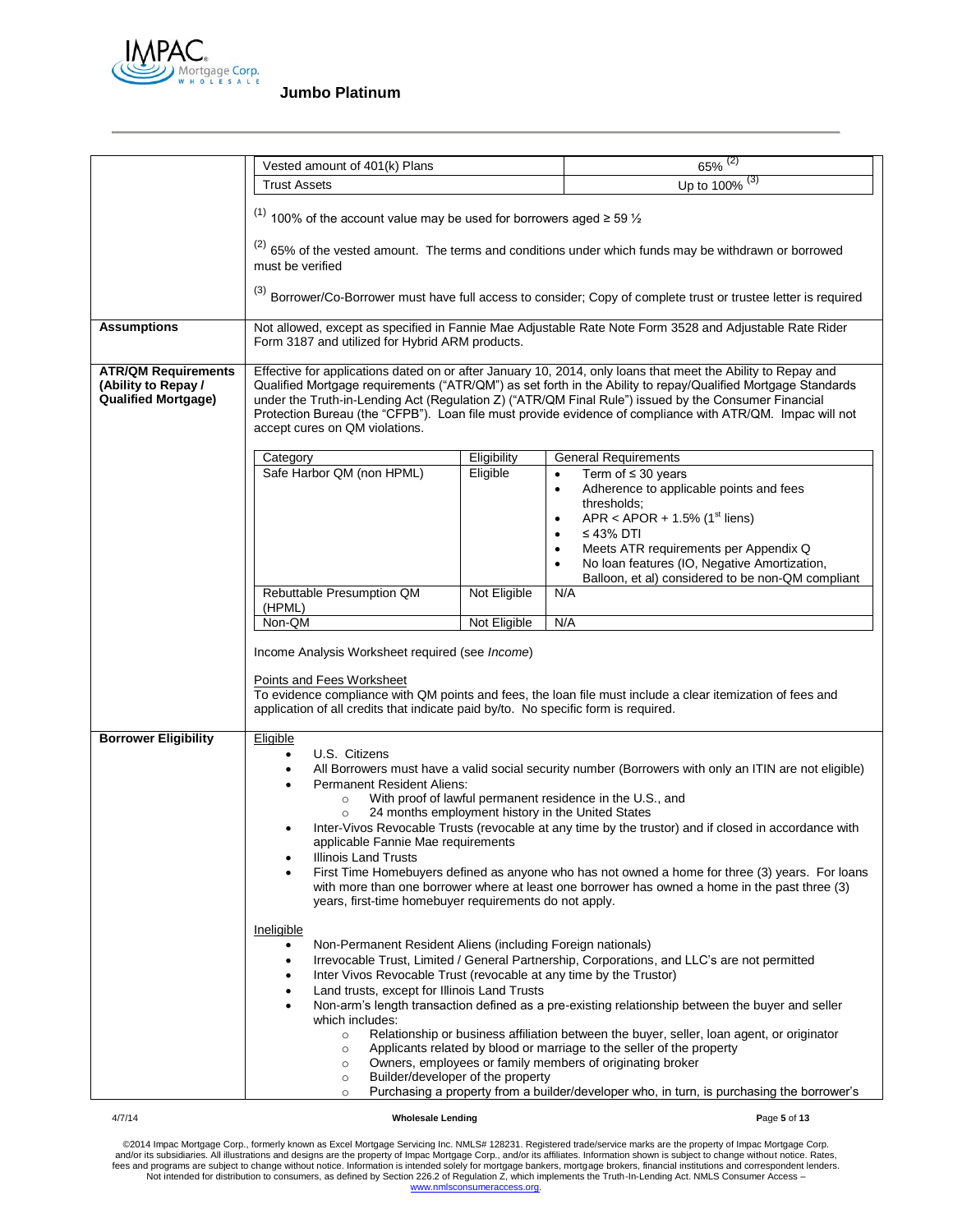

|                               | existing property<br>Renters buying from landlord                                                                                                                                                                    |              |
|-------------------------------|----------------------------------------------------------------------------------------------------------------------------------------------------------------------------------------------------------------------|--------------|
|                               | $\circ$<br>Persons trading properties with the prior owner (seller) of the property<br>$\circ$                                                                                                                       |              |
|                               |                                                                                                                                                                                                                      |              |
|                               | The following non-arm's length transactions may be considered with appropriate documentation<br>Family sales or transfers<br>$\circ$                                                                                 |              |
|                               | Borrower is an employee of the originating lender and the lender has an established<br>$\circ$                                                                                                                       |              |
|                               | employee loan program                                                                                                                                                                                                |              |
|                               | Renter buying from landlord, with at least 24 months cancelled checks evidencing<br>$\circ$<br>satisfactory pay history                                                                                              |              |
|                               | Sellers or Buyers representing themselves as agent in the real estate transaction<br>$\circ$                                                                                                                         |              |
|                               |                                                                                                                                                                                                                      |              |
| <b>Co-borrowers</b><br>Credit | Non-occupant co-borrowers are ineligible<br>Credit Package (Credit Report, Income, Assets, Title Commitment) - Maximum Age                                                                                           |              |
|                               | Purchase or Refinance: 90 days to the Note date<br>$\bullet$                                                                                                                                                         |              |
|                               |                                                                                                                                                                                                                      |              |
|                               | <b>Credit Report Requirements</b><br>A full residential mortgage credit report (RMCR) or Tri-Merged in-file conforming to FNMA/FHLMC requirements                                                                    |              |
|                               | should be used                                                                                                                                                                                                       |              |
|                               |                                                                                                                                                                                                                      |              |
|                               | <b>Credit Score Requirements</b><br>The RMCR or tri-merged in-file should reflect credit scores from all 3 repositories and meet the minimum                                                                         |              |
|                               | program standards as follows:                                                                                                                                                                                        |              |
|                               | Minimum FICO for all qualifying borrowers see product Eligibility Matrix<br>$\bullet$                                                                                                                                |              |
|                               | <b>Housing Payment History</b>                                                                                                                                                                                       |              |
|                               | If not contained within the credit report, the following documentation must be provided by a third party:                                                                                                            |              |
|                               | $Mortgage - A 24$ month minimum mortgage payment history is required to reflect no late payments in                                                                                                                  |              |
|                               | the last 24 months. Verification can come directly from the lender/servicer, canceled checks and/or                                                                                                                  |              |
|                               | bank statements.                                                                                                                                                                                                     |              |
|                               | $Rent - A$ 12 month minimum rental payment history is required to reflect no late payments in the last<br>٠<br>12 months. Rental history may be verified by a direct written verification (VOR), canceled checks and |              |
|                               | or bank statements.                                                                                                                                                                                                  |              |
|                               | Minimum Credit Standards                                                                                                                                                                                             |              |
|                               | A minimum of 3 trade lines open for at least 24 months is required.<br>$\bullet$                                                                                                                                     |              |
|                               | At least 2 of the trade lines must show activity within the past 12 months;<br>$\circ$                                                                                                                               |              |
|                               | At least 1 trade line must be a mortgage for non-first time homebuyers, and for first time<br>$\circ$                                                                                                                |              |
|                               | homebuyers, 1 trade line must be an installment line;<br>First time homebuyers must have satisfactory housing payment history for at least 24<br>$\circ$                                                             |              |
|                               | months:                                                                                                                                                                                                              |              |
|                               | Credit history must be established for at least 5 years, and be consistent with the<br>$\circ$                                                                                                                       |              |
|                               | borrower(s) occupation and financial activity.<br>Fewer than 3 trade lines open for at least 24 months may be considered if                                                                                          |              |
|                               | Credit history is established for at least 10 years, and no fewer than 10 trade lines are<br>$\circ$                                                                                                                 |              |
|                               | reported, one of which is a mortgage;                                                                                                                                                                                |              |
|                               | At least 1 trade line is open and shows activity within the past 12 months.<br>$\circ$                                                                                                                               |              |
|                               | Authorized user accounts and non-traditional credit are not considered as acceptable trade lines.                                                                                                                    |              |
|                               |                                                                                                                                                                                                                      |              |
|                               | <b>Adverse Credit Policy:</b><br>In addition to the minimum credit standards and score requirements, the following adverse credit standards                                                                          |              |
|                               | apply:                                                                                                                                                                                                               |              |
|                               | No public records within the last 24 months<br>$\bullet$                                                                                                                                                             |              |
|                               | No bankruptcies or foreclosures, short sales, or deed in lieu within the last seven (7) years                                                                                                                        |              |
|                               | Modifications due to adverse circumstances are not permitted within the last 7 years.<br>Modifications that are not the result of adverse circumstances are permitted, including:                                    |              |
|                               | Modification due to a principal pay down with recast may be considered on a case by case                                                                                                                             |              |
|                               | basis,                                                                                                                                                                                                               |              |
|                               | Modification as part of a previous single-close construction-to-permanent financing<br>$\overline{\circ}$<br>transaction.                                                                                            |              |
|                               | No significant derogatory ratings on any trade line activity within the last 36 months (including                                                                                                                    |              |
|                               | installment or revolving accounts)                                                                                                                                                                                   |              |
|                               |                                                                                                                                                                                                                      |              |
| <b>Documentation</b>          | Notes and Riders (All products are fully amortizing)                                                                                                                                                                 |              |
| 4/7/14                        | <b>Wholesale Lending</b>                                                                                                                                                                                             | Page 6 of 13 |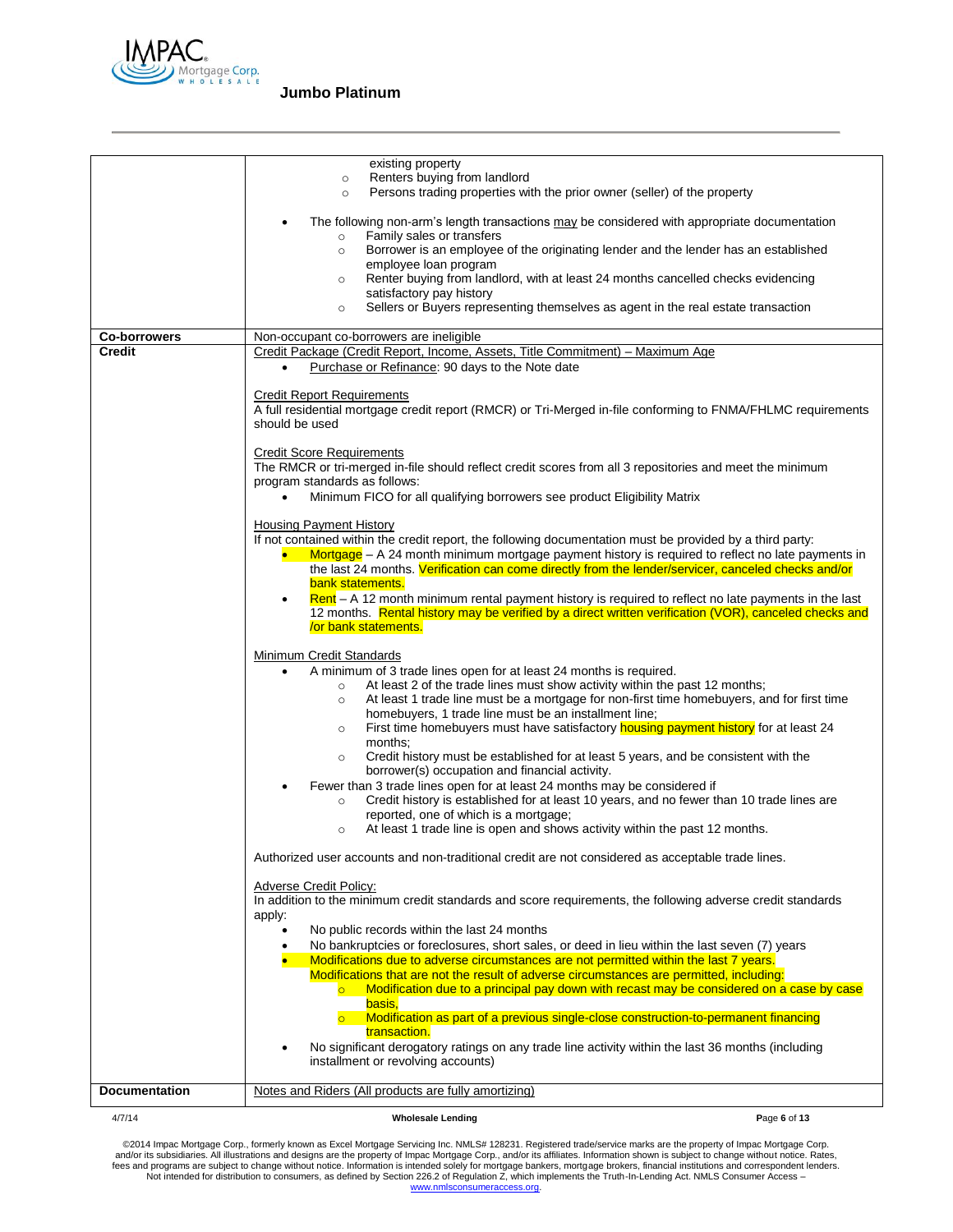

|                                                                           | Fixed Rate: Multistate Fixed Rate Note 3200 (or state specific as required)<br>Hybrid ARM (5/1, 7/1, & 10/1 ARM): Note 3528 & Rider 3187<br>$\bullet$                                                                                                                                                                                                                                                                                               |
|---------------------------------------------------------------------------|-----------------------------------------------------------------------------------------------------------------------------------------------------------------------------------------------------------------------------------------------------------------------------------------------------------------------------------------------------------------------------------------------------------------------------------------------------|
|                                                                           | Maximum interest credit is five (5) days.                                                                                                                                                                                                                                                                                                                                                                                                           |
|                                                                           | <b>Interest Calculations</b><br>Per diem interest is based on a 360-day calculation.                                                                                                                                                                                                                                                                                                                                                                |
|                                                                           | <b>E-signed Documents</b>                                                                                                                                                                                                                                                                                                                                                                                                                           |
|                                                                           | Initial disclosures may be electronically signed by the borrower, subject to compliance with the consumer                                                                                                                                                                                                                                                                                                                                           |
|                                                                           | consent and other applicable provisions of the Electronic Signatures in Global and National Commerce Act (E-<br>Sign Act).                                                                                                                                                                                                                                                                                                                          |
| <b>Employment</b>                                                         | Any gaps in employment spanning $\geq 1$ month must be explained and documented by the Borrower in writing.                                                                                                                                                                                                                                                                                                                                         |
|                                                                           | A written Verification of Employment (VOE) will be required when income detail relied upon to determine a<br>borrower's repayment ability is not clearly documented and/or itemized on W-2 forms or paystubs. This may be<br>applicable for income sourced from commissions, bonus, overtime, or other income. However, a written VOE<br>may only be used as supporting documentation and cannot be used in lieu of pay stubs, W-2s or Tax Returns. |
|                                                                           | Verification of employment or self-employment confirmation which confirms the borrower's employment status is<br>required for all borrowers whose income is used for qualifying purposes.<br>For wage income, a verbal verification of employment (VVOE) must be completed within 10 business<br>٠                                                                                                                                                  |
|                                                                           | days before the Note date (or funding date for escrow states);<br>For self-employed income, verification of self-employed businesses by third-party sources must be<br>obtained within 30 calendar days from the Note or funding date.                                                                                                                                                                                                              |
|                                                                           | Self-Employment:<br>Self-employed borrowers are defined as individuals who have 25% or greater ownership interest or<br>$\bullet$<br>receive a 1099 statement to document income                                                                                                                                                                                                                                                                    |
|                                                                           | Income from self-employment is considered stable and effective if the Borrower has been self-<br>٠<br>employed for two or more years and the income trend has been level or increasing.<br>Declining income trends are generally not acceptable<br>٠                                                                                                                                                                                                |
|                                                                           | A borrower employed by a family owned business is required to provide evidence that borrower is not an owner<br>of the business, which may include:<br>Copies of signed personal tax returns, or<br>$\bullet$                                                                                                                                                                                                                                       |
|                                                                           | A signed copy of the corporate tax return showing ownership percentage<br>$\bullet$                                                                                                                                                                                                                                                                                                                                                                 |
| <b>Escrow Holdbacks</b>                                                   | Ineligible                                                                                                                                                                                                                                                                                                                                                                                                                                          |
| <b>Escrow Waivers</b>                                                     | California (CA):<br>Escrows may be waived at the borrower's request without conditions                                                                                                                                                                                                                                                                                                                                                              |
|                                                                           | District of Columbia (DC):<br>Escrows may be waived at the borrower's request without conditions                                                                                                                                                                                                                                                                                                                                                    |
|                                                                           | Other states:<br>May be waived at the borrower's request, subject to<br>A review of title work for evidence of tax liens or other evidence of failure to pay tax<br>obligations;<br>File cannot reflect evidence of lapsed hazard insurance coverage;<br>$\circ$                                                                                                                                                                                    |
|                                                                           | To the extent the borrower has previously obtained mortgage loans without escrow<br>$\circ$<br>requirements, the loan documentation should support a history of timely independent<br>payment of escrow items. Borrowers with a prior history of delinquent taxes or lapses in<br>homeowner's coverage are not eligible to waive escrows.                                                                                                           |
|                                                                           | Loans without escrows are subject to a loan-level price adjustment. Partial waivers of "taxes only" or "insurance<br>only" are not allowed.                                                                                                                                                                                                                                                                                                         |
| <b>Financing Types</b><br><b>PLEASE NOTE:</b><br><b>Non-FNMA Standard</b> | Purchases<br>Loan to value ratios are calculated based on the lesser of the purchase price or the appraised value of the<br>subject property.                                                                                                                                                                                                                                                                                                       |
|                                                                           | All refinance transactions require the completion of a net tangible benefit analysis and worksheet. Such<br>worksheet must be completed, signed by the borrower and included in the loan file with supporting                                                                                                                                                                                                                                       |
| 4/7/14                                                                    | Page 7 of 13<br><b>Wholesale Lending</b>                                                                                                                                                                                                                                                                                                                                                                                                            |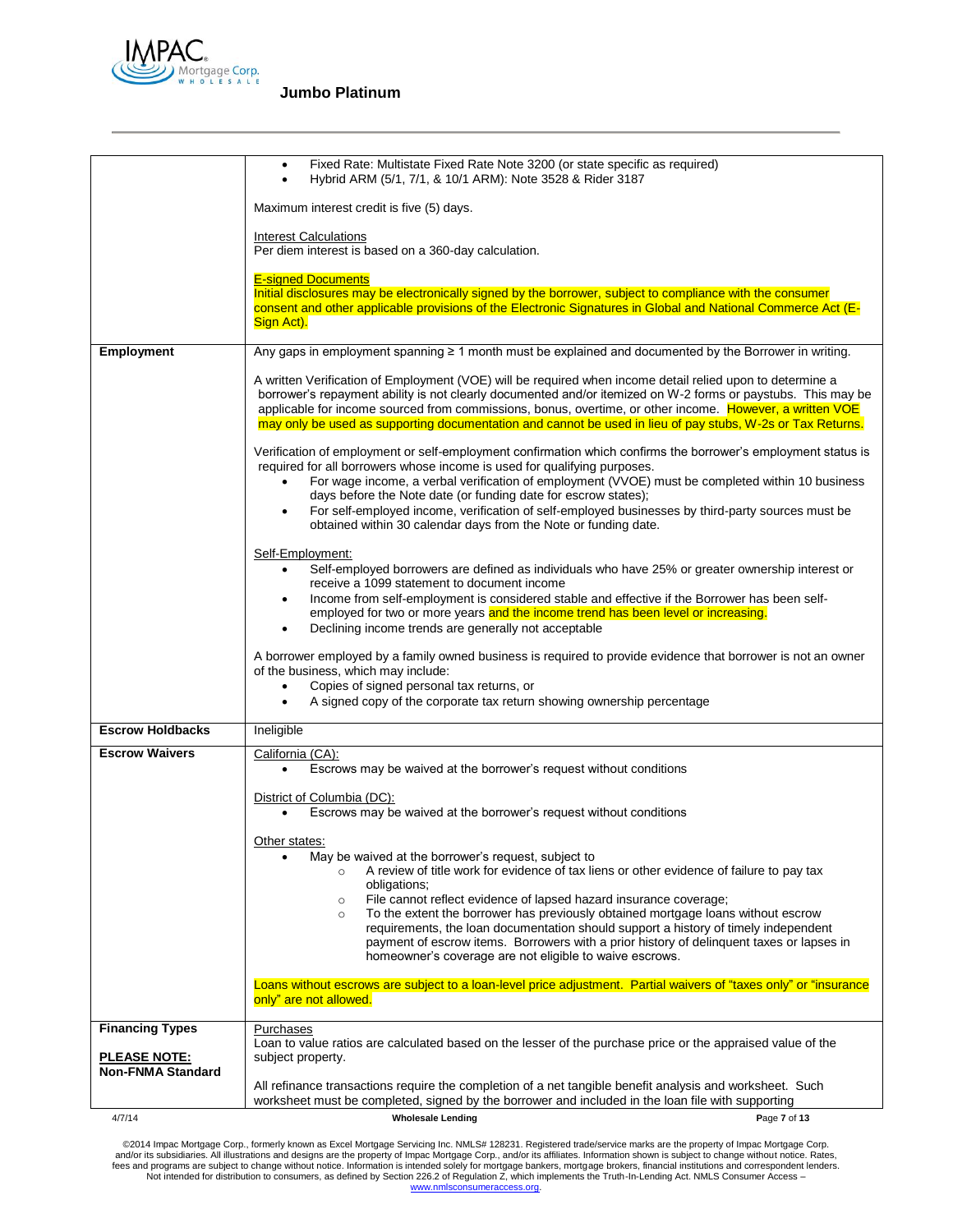

|        | documentation.                                                                                                                                                                                                                                                                                                                                                                     |
|--------|------------------------------------------------------------------------------------------------------------------------------------------------------------------------------------------------------------------------------------------------------------------------------------------------------------------------------------------------------------------------------------|
|        |                                                                                                                                                                                                                                                                                                                                                                                    |
|        | Limited Cash-Out Refinance:                                                                                                                                                                                                                                                                                                                                                        |
|        | Pay off of 1 <sup>st</sup> lien<br>$\bullet$<br>Pay off in whole, the outstanding principal balance of the existing subordinate mortgage that was used<br>$\bullet$<br>to acquire the subject property (purchase money 2 <sup>nd</sup> lien only) OR                                                                                                                               |
|        | Pay off in whole the outstanding principal balance of a 12 month seasoned closed-end mortgage as of<br>$\bullet$<br>the Note Date OR                                                                                                                                                                                                                                               |
|        | Pay off of any subordinate HELOC with cumulative draws $\leq$ \$2,000 in the past 12 months as of the<br>٠<br>Note Date (withdrawal activity must be documented with transaction history)                                                                                                                                                                                          |
|        | Pay related closing costs and prepaid items<br>$\bullet$<br>The inclusion of any delinquent property taxes, HOA dues, tax liens, garnishments, or judgments is<br>$\bullet$<br>not eligible and should not be included in the new loan amount.                                                                                                                                     |
|        | Disbursed cash-out to borrower not to exceed 2% or \$2,000, whichever is less. If a prior Cash-Out<br>٠<br>transaction (as determined by the HUD-1) is now being refinanced as a Limited Cash-Out refinance<br>within 6 months of the prior transaction (as determined by the Note date), it will be considered a Cash-<br>Out Refinance.                                          |
|        | Borrower must have 12 months minimum ownership to base LTV on appraised value, otherwise the<br>$\bullet$<br>lesser of purchase price or current appraised value will be used. The ownership date is measured<br>from the date of acquisition (HUD-1 closing date) to date of application.<br>Property may not be listed for sale on the date of the loan application<br>$\bullet$ |
|        |                                                                                                                                                                                                                                                                                                                                                                                    |
|        | Cash-Out Refinance:<br>Pay off of liens secured by the subject property only, to include unseasoned (i.e. open less than 12<br>$\bullet$<br>months) junior liens exceeding the 2% or \$2,000 draw limit.                                                                                                                                                                           |
|        | Cash proceeds (outside of payment of liens secured by the subject property) are permitted and should<br>$\bullet$<br>not exceed \$300,000.<br>Proceeds may be disbursed directly to the borrower(s) or any other payee. Pay related closing costs,<br>$\bullet$                                                                                                                    |
|        | financing costs, and prepaid items;<br>Cash out refinances on properties located in Texas are ineligible.<br>$\bullet$                                                                                                                                                                                                                                                             |
|        | Properties that have been listed for sale within twelve (12) months of the loan application are not<br>$\bullet$<br>eligible                                                                                                                                                                                                                                                       |
|        | Inherited properties may not be refinanced prior to 12 months ownership<br>٠<br>Borrower must have 12 months minimum ownership to base LTV on appraised value, otherwise the<br>$\bullet$<br>lesser of purchase price or current appraised value will be used. The ownership date is measured<br>from the date of acquisition (HUD-1 closing date) to date of application.         |
|        | Seasoning for Cash Out Refinance:                                                                                                                                                                                                                                                                                                                                                  |
|        | Borrower must have 12 month minimum ownership to base LTV on appraised value; otherwise the<br>lesser of purchase price or current appraised value will be used.<br>The ownership date is measured from the date of acquisition (HUD-1 closing date) to date of<br>٠<br>application                                                                                                |
|        |                                                                                                                                                                                                                                                                                                                                                                                    |
|        | Delayed Purchase Refinance:<br>Defined as the refinance of a property purchased by the borrower for cash within 6 months of loan<br>٠<br>application;                                                                                                                                                                                                                              |
|        | Underwritten as a rate & term refinance;<br>٠<br>Available for primary residence only;                                                                                                                                                                                                                                                                                             |
|        | The HUD-1 from the original purchase must be included in the loan file. Documentation must show<br>the down payment and closing costs were from the borrower's own funds (borrowed, gift or shared<br>funds are not allowed).                                                                                                                                                      |
|        | Loan to value ratios are calculated based on the lesser of the purchase price or the appraised value of<br>$\bullet$<br>the subject property                                                                                                                                                                                                                                       |
|        | <b>Construction to Permanent Financing:</b>                                                                                                                                                                                                                                                                                                                                        |
|        | Borrower(s) must have legal title to the land prior to the application and must be named as the<br>borrower on the construction financing.<br>LTV/CLTV/HCLTV ratios                                                                                                                                                                                                                |
|        | For lots owned $\geq 12$ months from subject transaction's application date, ratios are based on<br>$\circ$<br>current appraised value;                                                                                                                                                                                                                                            |
|        | For lots owned < 12 months, ratios are based on the lesser of the current appraised value of<br>$\circ$<br>the property or the total acquisition costs (sum of construction costs and the purchase price<br>of the lot)                                                                                                                                                            |
|        | Single Close construction to Permanent financing is not eligible<br>$\circ$<br>Transactions will be underwritten as a refinance<br>$\circ$                                                                                                                                                                                                                                         |
| 4/7/14 | <b>Wholesale Lending</b><br>Page 8 of 13                                                                                                                                                                                                                                                                                                                                           |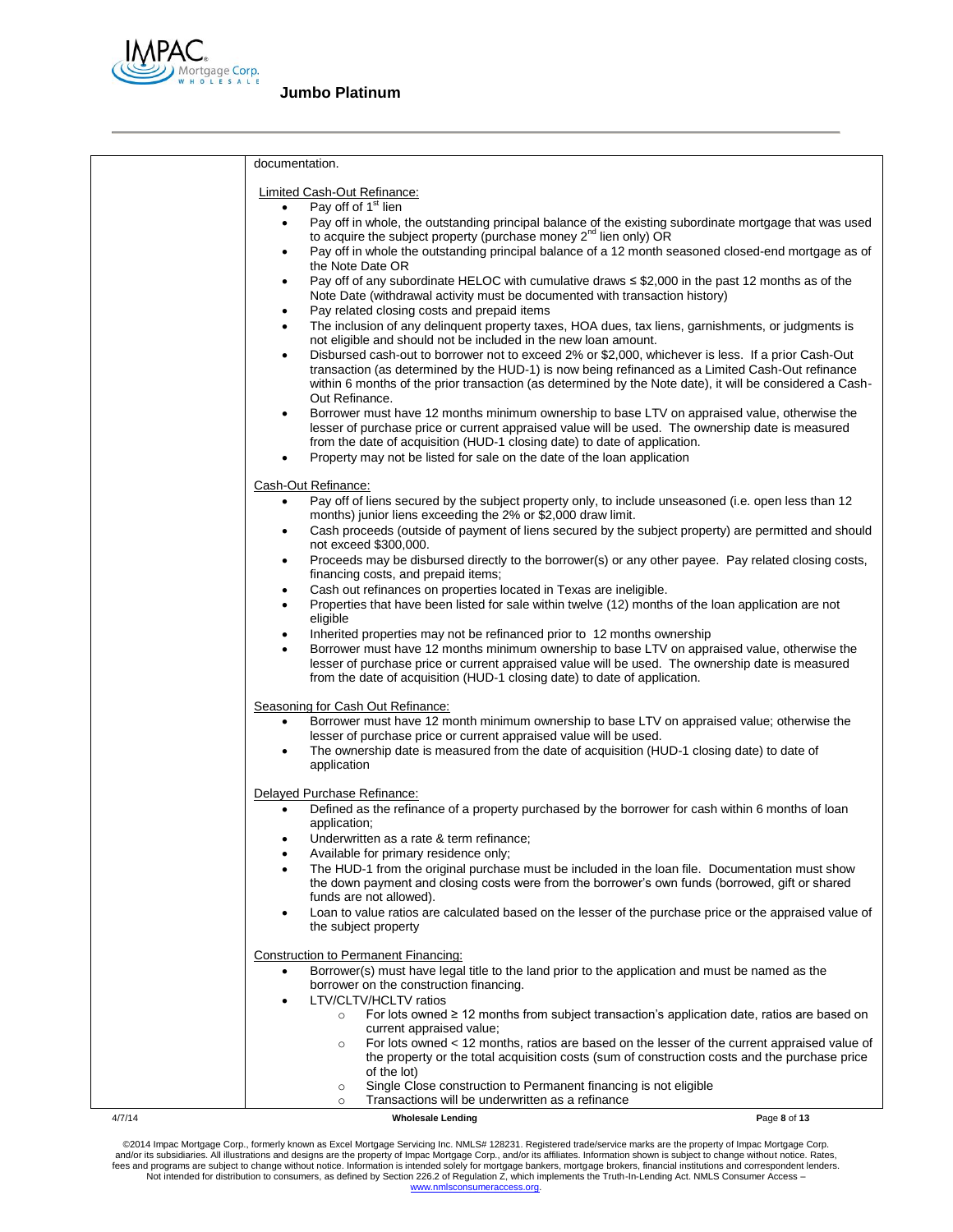

| Geographic<br>Locations/Restrictions,<br>as applicable | Impac is licensed as a lender in the following states:<br>Wholesale: AK, AL, AR, AZ, CA, CO, CT, DC, FL, GA, IA, ID, IL, IN, KS, KY, LA, MD, MI, MN, MS,<br>MT, NC, ND, NE, NV, OK, OR, SC, SD, TN, TX, UT, VA, WA, WI, WV                                                                                                                                                                                                                                                            |
|--------------------------------------------------------|---------------------------------------------------------------------------------------------------------------------------------------------------------------------------------------------------------------------------------------------------------------------------------------------------------------------------------------------------------------------------------------------------------------------------------------------------------------------------------------|
|                                                        | <b>Ineligible states for this program: NY</b>                                                                                                                                                                                                                                                                                                                                                                                                                                         |
|                                                        | Additional restrictions as follows:<br>Texas Cash-out 50(a)(6) is ineligible<br>State specific regulatory requirements supersede all underwriting guidelines set forth by Impac.                                                                                                                                                                                                                                                                                                      |
| <b>High-Cost Mortgage</b><br>Loans                     | Impac does not originate or purchase high-cost mortgage loans (12 CFR 1026.32)                                                                                                                                                                                                                                                                                                                                                                                                        |
| <b>Higher-Priced</b>                                   | Higher-priced mortgage loans (12 CFR 1026.35) are prohibited on this program.                                                                                                                                                                                                                                                                                                                                                                                                         |
| <b>Mortgage Loans</b>                                  | $(APR < APOR + 1.5%)$                                                                                                                                                                                                                                                                                                                                                                                                                                                                 |
| <b>Income</b>                                          | All income documentation must be dated within 90 days of the closing date.                                                                                                                                                                                                                                                                                                                                                                                                            |
|                                                        | Income Analysis Worksheet                                                                                                                                                                                                                                                                                                                                                                                                                                                             |
|                                                        | The income for each borrower who will be obligated on the mortgage, and whose income is relied upon in                                                                                                                                                                                                                                                                                                                                                                                |
|                                                        | determining the ability to repay, must be analyzed to determine whether the income level reasonably may be                                                                                                                                                                                                                                                                                                                                                                            |
|                                                        | expected to continue.                                                                                                                                                                                                                                                                                                                                                                                                                                                                 |
|                                                        | The loan file must include a worksheet demonstrating income calculation methodology and debt considered to<br>qualify each loan in accordance with the ATR/QM Final Rule and the standards in appendix Q. No specific form<br>is required, however, the worksheet must clearly and fully document the underwriter's determination of qualifying<br>income along with applicable payment and debt obligations that result in the debt to income ratio of less than or<br>equal to 43%. |
|                                                        | 4506-T                                                                                                                                                                                                                                                                                                                                                                                                                                                                                |
|                                                        | Required for all loans. Most recently filed:                                                                                                                                                                                                                                                                                                                                                                                                                                          |
|                                                        | Salaried: 2 years of IRS tax return transcripts<br>$\bullet$                                                                                                                                                                                                                                                                                                                                                                                                                          |
|                                                        | Self-Employed: 2 years of IRS tax return transcripts<br>$\bullet$                                                                                                                                                                                                                                                                                                                                                                                                                     |
|                                                        | Tax transcripts must match documentation in the file<br>$\bullet$                                                                                                                                                                                                                                                                                                                                                                                                                     |
|                                                        | In the case where taxes have been filed and the tax transcripts are not available from the IRS, the IRS<br>٠<br>response to the request must reflect "No Record Found"                                                                                                                                                                                                                                                                                                                |
|                                                        | Unfiled Tax Returns for the prior year's tax return                                                                                                                                                                                                                                                                                                                                                                                                                                   |
|                                                        | Between January 1 and the tax filing date (typically April 15), borrowers must provide, as applicable:<br>٠                                                                                                                                                                                                                                                                                                                                                                           |
|                                                        | IRS Form 1099 and W-2 forms for the prior year<br>$\circ$                                                                                                                                                                                                                                                                                                                                                                                                                             |
|                                                        | Current year profit and loss (signed by borrower)<br>$\circ$                                                                                                                                                                                                                                                                                                                                                                                                                          |
|                                                        | Year-end profit and loss for prior year (signed by borrower)<br>$\circ$                                                                                                                                                                                                                                                                                                                                                                                                               |
|                                                        | Balance sheet for prior calendar year if business is a sole proprietorship<br>$\circ$                                                                                                                                                                                                                                                                                                                                                                                                 |
|                                                        | For loans closing in January and prior to the receipt of W-2s, may use the prior year's year-<br>$\circ$<br>end pay stub. For borrowers using 1099s, evidence of receipt of 1099 income must be<br>provided.                                                                                                                                                                                                                                                                          |
|                                                        | Between the tax filing date and the extension expiration date (typically October 15), borrowers ust                                                                                                                                                                                                                                                                                                                                                                                   |
|                                                        | provide, as applicable:                                                                                                                                                                                                                                                                                                                                                                                                                                                               |
|                                                        | Copy of filed extension<br>$\circ$                                                                                                                                                                                                                                                                                                                                                                                                                                                    |
|                                                        | IRS Form 1099 and W-2 forms for the prior year<br>$\circ$                                                                                                                                                                                                                                                                                                                                                                                                                             |
|                                                        | Current year profit and loss (signed by borrower)<br>$\circ$<br>Year-end profit and loss for prior year (signed by borrower)<br>$\circ$                                                                                                                                                                                                                                                                                                                                               |
|                                                        | Balance sheet for prior calendar year if business is a sole proprietorship<br>$\circ$                                                                                                                                                                                                                                                                                                                                                                                                 |
|                                                        | After the extension expiration date, loan is not eligible without prior year tax returns.<br>$\circ$                                                                                                                                                                                                                                                                                                                                                                                  |
|                                                        |                                                                                                                                                                                                                                                                                                                                                                                                                                                                                       |
|                                                        | Salaried Income Requirements<br>Full Documentation Program - Required Standards                                                                                                                                                                                                                                                                                                                                                                                                       |
|                                                        | 4506-T signed at application and closing, is required for all transactions<br>$\bullet$                                                                                                                                                                                                                                                                                                                                                                                               |
|                                                        | W-2 forms or personal tax returns, including all schedules, for prior two years<br>$\bullet$                                                                                                                                                                                                                                                                                                                                                                                          |
|                                                        | Most recent YTD computer generated paystub up through and including the most recent pay period<br>$\bullet$                                                                                                                                                                                                                                                                                                                                                                           |
|                                                        | (at time of application). Pay stub must cover at least 30 days.                                                                                                                                                                                                                                                                                                                                                                                                                       |
|                                                        | Two (2) years personal tax returns when the borrower has twenty-five percent or more ( $\geq 25\%$ )                                                                                                                                                                                                                                                                                                                                                                                  |
|                                                        | ownership interest in a business. If income from ownership interest constitutes more than 25% of<br>income used for qualifying purposes, the borrower is considered self-employed and must provide                                                                                                                                                                                                                                                                                    |
|                                                        | income documentation per self-employed income requirements.                                                                                                                                                                                                                                                                                                                                                                                                                           |
|                                                        | All income documentation must be dated within 90 days of the date the Note is signed                                                                                                                                                                                                                                                                                                                                                                                                  |

### 4/7/14 **Wholesale Lending P**age **9** of **13**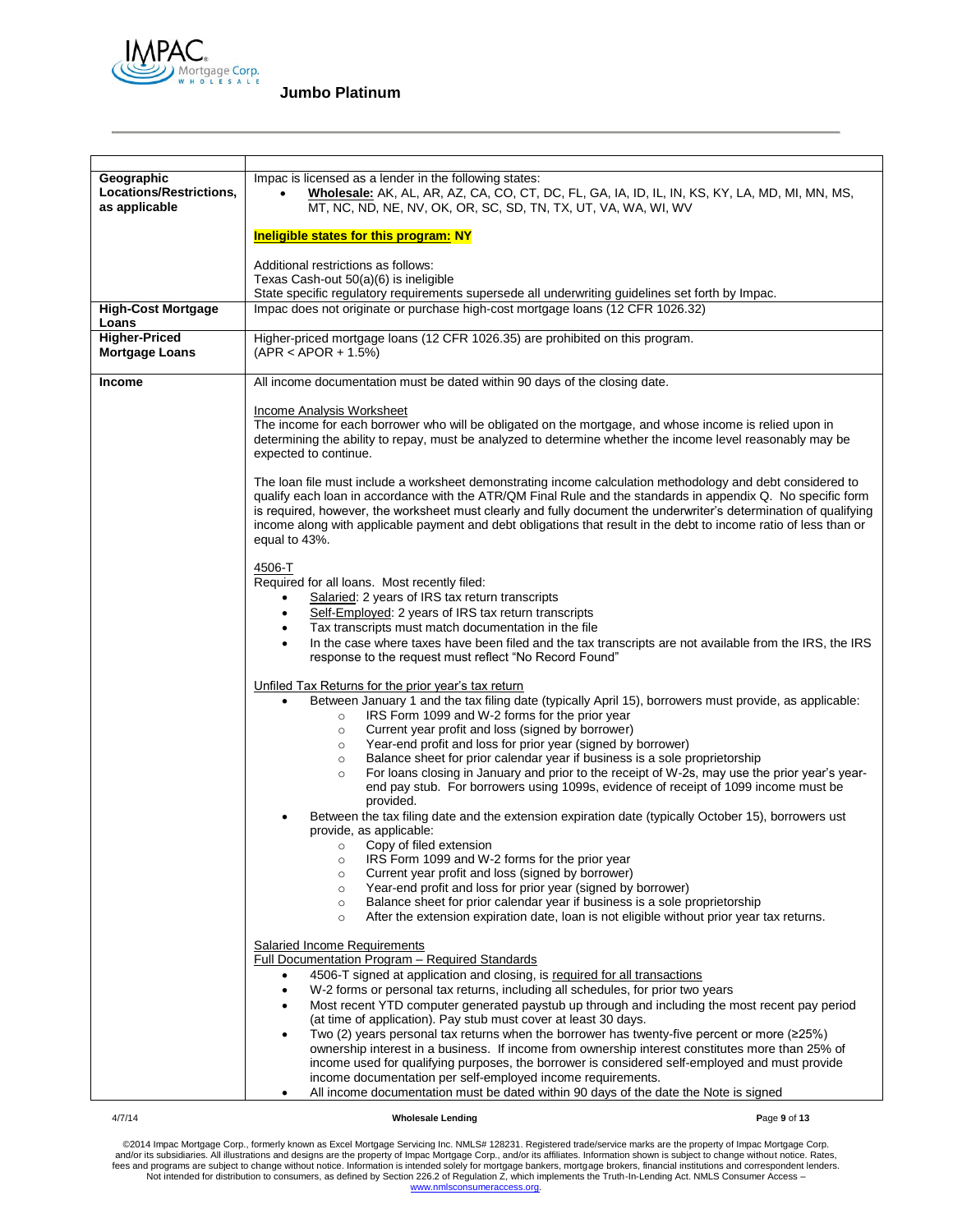

| Most recent two (2) years tax transcripts are required for each borrower whose income is utilized as a<br>$\bullet$<br>source of repayment<br>Generally, when the documentation used to verify income is from the same calendar period as the tax<br>transcripts, the information must match exactly                                                                                                                                                                                                                                                                                                                                                                                                                                                                                                                                                                                                                                                                                         |
|----------------------------------------------------------------------------------------------------------------------------------------------------------------------------------------------------------------------------------------------------------------------------------------------------------------------------------------------------------------------------------------------------------------------------------------------------------------------------------------------------------------------------------------------------------------------------------------------------------------------------------------------------------------------------------------------------------------------------------------------------------------------------------------------------------------------------------------------------------------------------------------------------------------------------------------------------------------------------------------------|
| See <i>Employment</i> for VOE requirements                                                                                                                                                                                                                                                                                                                                                                                                                                                                                                                                                                                                                                                                                                                                                                                                                                                                                                                                                   |
| Self-Employed Income Requirements<br>The following documentation must be provided for each borrower whose income is used to qualify:<br>Sole Proprietorship<br>$\bullet$<br>Personal tax returns, including all schedules for the most recent two tax years;<br>$\circ$<br>IRS Tax Transcripts for the corresponding returns provided<br>$\circ$                                                                                                                                                                                                                                                                                                                                                                                                                                                                                                                                                                                                                                             |
| Year-to-date P&L statement signed and dated by the borrower.<br>$\circ$<br>Corporations, "S" Corporations, Partnerships (General, Limited), Limited Liability Companies<br>Personal tax returns, including all schedules, for the most recent two tax years;<br>$\circ$<br>K-1s from most recent two tax years, showing ownership percentage. K-1s are not required<br>$\circ$<br>if the source is reporting positive income and the income is not used for qualification. If K-1s<br>show a loss, they are required, regardless if they are used for qualifying purposes.<br>Business tax returns, including all schedules, for the most recent two tax years are required<br>$\circ$<br>if the borrower has an ownership percentage $\geq$ 25%; they are not required if reporting<br>positive income via a K-1, and the income is not used for qualification purposes.<br>Year-to-date P&L statement<br>$\circ$<br>IRS Tax Transcripts for the corresponding returns provided.<br>$\circ$ |
| Passive Income:                                                                                                                                                                                                                                                                                                                                                                                                                                                                                                                                                                                                                                                                                                                                                                                                                                                                                                                                                                              |
| A minimum two (2) year history of receiving passive income from the same source is required<br>Verification of existence of current portfolio generating passive income to support continuance for<br>$\bullet$<br>three or more $(≥ 3)$ years                                                                                                                                                                                                                                                                                                                                                                                                                                                                                                                                                                                                                                                                                                                                               |
| Most recent two (2) years IRS Form 1040 with all schedules<br>٠<br>Most recent two (2) years IRS Tax Return Transcripts<br>$\bullet$                                                                                                                                                                                                                                                                                                                                                                                                                                                                                                                                                                                                                                                                                                                                                                                                                                                         |
| Rental Income:<br>Rental income may be used to qualify, provided the income is stable over the prior 24 months and free of<br>unexplained gaps greater than three months. Required documentation includes:<br>IRS Form 1040 Schedule E: Depreciation shown on Schedule E may be added back to the net<br>income or loss. Positive rental income is considered gross income for qualifying purposes, while<br>negative income must be treated as a recurring liability.<br>Current leases/rental agreements: The Borrower can provide a current signed lease or other rental<br>٠<br>agreement for a property that was acquired since the last income tax filing, and is not shown on<br>Schedule E.                                                                                                                                                                                                                                                                                          |
| Verification of all rental income must be in accordance with QM/ATR Final Rule, without exception.                                                                                                                                                                                                                                                                                                                                                                                                                                                                                                                                                                                                                                                                                                                                                                                                                                                                                           |
| The following is required in order to use rental income for qualifying:<br>Borrower must qualify using the sum of the full PITI on all properties. If rental income is used for<br>٠<br>qualifying purposes, evidence of positive equity must be provided (verified by Zillow/Trulia web<br>searches or an investor approved AVM); OR<br>Borrower must demonstrate                                                                                                                                                                                                                                                                                                                                                                                                                                                                                                                                                                                                                           |
| prior year rental history with IRS Schedule E (Form 1040) for at least two (2) years, and<br>$\circ$<br>have at least 10% market equity (tools defined above) on all ORE (Other Real Estate) in<br>order to use and calculate rental income<br>Verified equity position on real estate owned should be dated within 60 days of the Note date.                                                                                                                                                                                                                                                                                                                                                                                                                                                                                                                                                                                                                                                |
|                                                                                                                                                                                                                                                                                                                                                                                                                                                                                                                                                                                                                                                                                                                                                                                                                                                                                                                                                                                              |
| Refer to Assets/Reserves section for additional reserve requirements.                                                                                                                                                                                                                                                                                                                                                                                                                                                                                                                                                                                                                                                                                                                                                                                                                                                                                                                        |
| <b>Asset Based Income (Asset Amortization) Requirements</b><br>Asset amortization is a calculation used to generate a monthly income stream from a borrower's personal<br>assets. It can be combined with other income such as Social Security, Pension or other investment income.<br>There is no age restriction.                                                                                                                                                                                                                                                                                                                                                                                                                                                                                                                                                                                                                                                                          |
| Eligibility Requirements (Asset Amortization)                                                                                                                                                                                                                                                                                                                                                                                                                                                                                                                                                                                                                                                                                                                                                                                                                                                                                                                                                |
| Maximum 70% LTV for Primary Residence and Second Homes Only<br>٠<br>Borrower and Co-Borrower must be individual or co-owners of all asset accounts with no other                                                                                                                                                                                                                                                                                                                                                                                                                                                                                                                                                                                                                                                                                                                                                                                                                             |
| $\bullet$<br>account holders listed on the documentation                                                                                                                                                                                                                                                                                                                                                                                                                                                                                                                                                                                                                                                                                                                                                                                                                                                                                                                                     |
| 100% of eligible assets must be verified following ATR/QM Final Rule and appendix Q standards<br>٠<br>Income must support projected earnings and must be expected to continue for a minimum of 3 years<br>٠<br>All assets must be in a U.S. financial institution-No Foreign Assets<br>$\bullet$                                                                                                                                                                                                                                                                                                                                                                                                                                                                                                                                                                                                                                                                                             |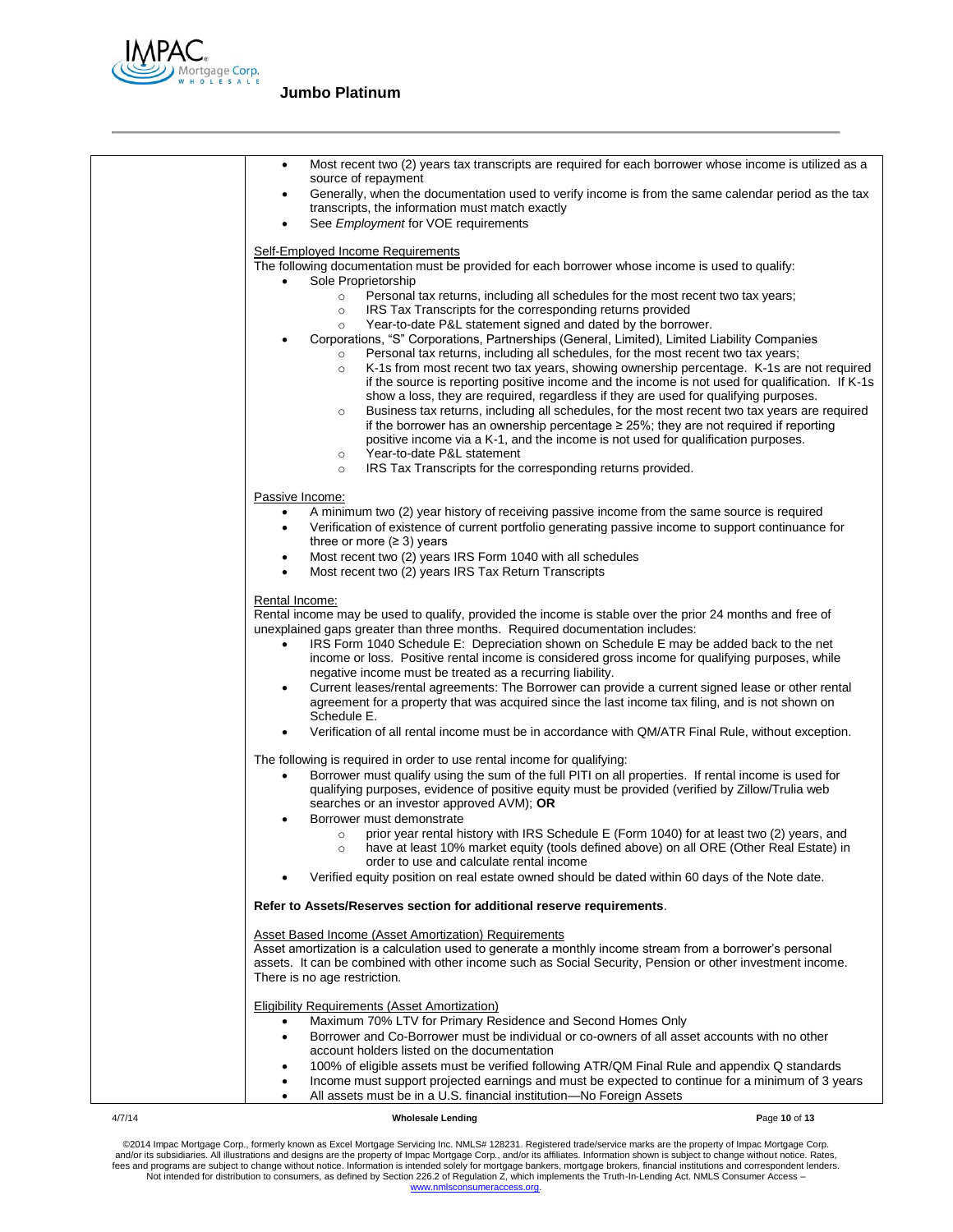

|                                                         | Borrower and Co-Borrower must have full unrestricted access to the funds and joint accounts to be<br>$\bullet$<br>used must have all account holders on the loan.<br>The sum of eligible assets as defined are net of any discounts and minus any funds used for closing<br>$\bullet$<br>and/or minimum reserves required for the program.<br>Other reported earnings from Capital Gains or Interest/Dividend already considered and averaged as<br>$\bullet$<br>qualifying income cannot be included or double counted.<br>Eligible Asset Types (Asset Amortization)<br>Considered assets must be comprised of the following readily marketable assets which must be available to the<br>borrower with no penalty and are limited as follows:<br>Bank Deposits - Checking, Saving, Money Market accounts - 100%<br>Publicly traded stocks and bonds - 65% (stock options not allowed)<br>$\bullet$<br>Mutual Funds - 65%<br>$\bullet$<br><b>Retirement Accounts</b><br>401(K) plans or IRA, SEP or KEOUGH accounts - 65%<br>$\circ$<br>(These can only be used if distribution is not already set up)                                                                       |
|---------------------------------------------------------|------------------------------------------------------------------------------------------------------------------------------------------------------------------------------------------------------------------------------------------------------------------------------------------------------------------------------------------------------------------------------------------------------------------------------------------------------------------------------------------------------------------------------------------------------------------------------------------------------------------------------------------------------------------------------------------------------------------------------------------------------------------------------------------------------------------------------------------------------------------------------------------------------------------------------------------------------------------------------------------------------------------------------------------------------------------------------------------------------------------------------------------------------------------------------|
|                                                         | <b>Asset Amortization Calculation Policy:</b><br>Eligible asset amount to be amortized over the life of the loan (a 360 month period for a 30 year<br>$\bullet$<br>mortgage)<br>Rate of return is the 1 Year LIBOR index as published within the Wall Street Journal<br>$\bullet$                                                                                                                                                                                                                                                                                                                                                                                                                                                                                                                                                                                                                                                                                                                                                                                                                                                                                            |
|                                                         | Unacceptable Income<br>Income from trailing co-borrowers, stock options and restricted stock grants, any unverified source, income that<br>is temporary or a one-time occurrence, rental income received from the borrower's single family primary<br>residence or second home, retained earnings, education benefits.                                                                                                                                                                                                                                                                                                                                                                                                                                                                                                                                                                                                                                                                                                                                                                                                                                                       |
| <b>Limitations on Other</b><br><b>Real Estate Owned</b> | Borrower(s) may own a total of four (4) financed 1-4 unit residential properties, including the subject<br>$\bullet$<br>property<br>All financed properties, other than the subject property, require an additional six (6) months PITI<br>$\bullet$<br>reserves for each property                                                                                                                                                                                                                                                                                                                                                                                                                                                                                                                                                                                                                                                                                                                                                                                                                                                                                           |
| <b>Loan Amount</b>                                      | Minimum: \$417,001 - 1 Unit<br>$$533,851 - 2$ Unit<br>Maximum: See Eligibility Matrix                                                                                                                                                                                                                                                                                                                                                                                                                                                                                                                                                                                                                                                                                                                                                                                                                                                                                                                                                                                                                                                                                        |
| Mortgage Insurance                                      | Not required                                                                                                                                                                                                                                                                                                                                                                                                                                                                                                                                                                                                                                                                                                                                                                                                                                                                                                                                                                                                                                                                                                                                                                 |
| Occupancy                                               | Primary Residence - 1-unit and 2-unit only<br>Second Homes - 1 unit only                                                                                                                                                                                                                                                                                                                                                                                                                                                                                                                                                                                                                                                                                                                                                                                                                                                                                                                                                                                                                                                                                                     |
| <b>Prepayment Penalty</b>                               | None                                                                                                                                                                                                                                                                                                                                                                                                                                                                                                                                                                                                                                                                                                                                                                                                                                                                                                                                                                                                                                                                                                                                                                         |
| <b>Property Types</b>                                   | Eligible<br>$1 - 2$ Unit owner occupied properties<br>$\bullet$<br>1 Unit second homes<br>$\bullet$<br>Low/Mid/High-Rise Condominiums and detached (site) condos, Fannie Mae Warrantable<br>Warrantable Types S, T or U<br>$\circ$<br>New condominium projects (Type R) with Condo Project Manager ("CPM") or PERS<br>$\circ$<br>approval, not eligible in Florida<br>Limited Review is not eligible<br>$\circ$<br>Planned Unit Developments (PUDs), Fannie Mae warrantable<br><b>Modular Homes</b><br>Properties with $\leq 20$ acres<br>Properties with $> 10$ and $\leq 20$<br>Must be typical for area as evidenced by recent comparables<br>$\circ$<br>Maximum 35% land to value<br>$\circ$<br>No income producing attributes<br>$\circ$<br>Leaseholds: In areas where leasehold estates are commonly accepted, loans secured by leasehold<br>estates are eligible for purchase. The mortgage must be secured by the property improvements and<br>the borrower's leasehold interest in the land. The leasehold estate and the improvements must<br>constitute real property, must be subject to the mortgage lien, and must be insured by the lender's title<br>policy. |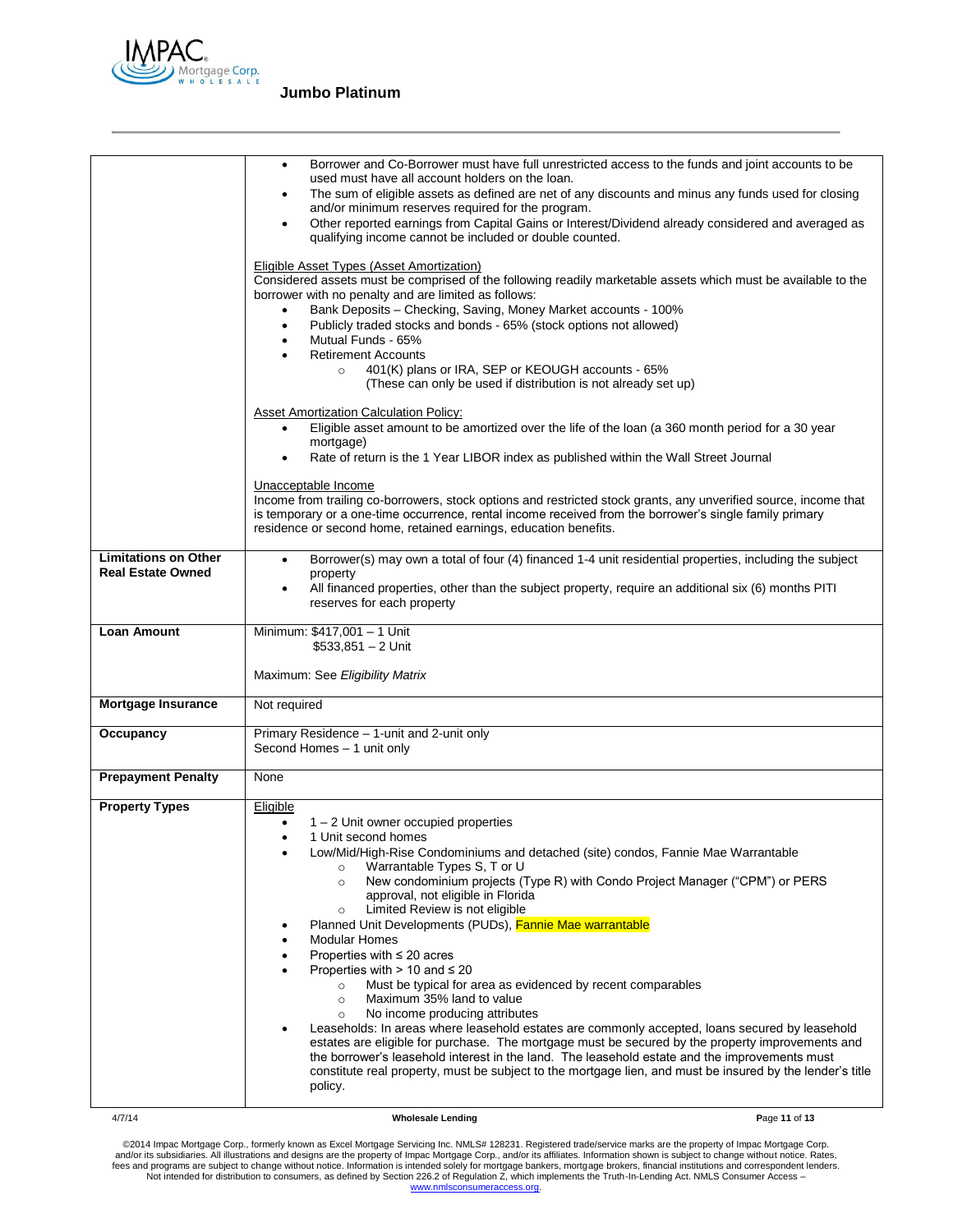

|                            | <b>Condominium and PUD Projects</b>                                                                                                                                                                                                                                                                                                                                                                                                                                                                                                                                                                                                                                                                                                                                                                                                                                                                                                |                                                                                                                                                                                                                                                                                                         |  |
|----------------------------|------------------------------------------------------------------------------------------------------------------------------------------------------------------------------------------------------------------------------------------------------------------------------------------------------------------------------------------------------------------------------------------------------------------------------------------------------------------------------------------------------------------------------------------------------------------------------------------------------------------------------------------------------------------------------------------------------------------------------------------------------------------------------------------------------------------------------------------------------------------------------------------------------------------------------------|---------------------------------------------------------------------------------------------------------------------------------------------------------------------------------------------------------------------------------------------------------------------------------------------------------|--|
|                            | Properties secured by Condominium or Planned Unit Development (PUD) projects must meet Fannie Mae's<br>warrantability requirements described in its Single Family Seller guide. Condominium projects require a Lender<br><b>Full Review. Limited Reviews are not permitted on condominiums.</b>                                                                                                                                                                                                                                                                                                                                                                                                                                                                                                                                                                                                                                    |                                                                                                                                                                                                                                                                                                         |  |
|                            | At a minimum, the following documentation must be provided verifying full compliance with Fannie Mae<br>warrantability requirements, including insurance, for the particular project type:                                                                                                                                                                                                                                                                                                                                                                                                                                                                                                                                                                                                                                                                                                                                         |                                                                                                                                                                                                                                                                                                         |  |
|                            | <b>Project</b>                                                                                                                                                                                                                                                                                                                                                                                                                                                                                                                                                                                                                                                                                                                                                                                                                                                                                                                     | <b>Minimum Documentation Requirements</b>                                                                                                                                                                                                                                                               |  |
|                            | <b>Detached</b><br><b>PUDs</b>                                                                                                                                                                                                                                                                                                                                                                                                                                                                                                                                                                                                                                                                                                                                                                                                                                                                                                     | Form 1004, and<br>$\bullet$<br>Documentation verifying insurance<br>$\bullet$<br>coverage in accordance with FNMA<br>guidelines                                                                                                                                                                         |  |
|                            | <b>Attached PUDs</b>                                                                                                                                                                                                                                                                                                                                                                                                                                                                                                                                                                                                                                                                                                                                                                                                                                                                                                               | Form 1004, and<br>$\bullet$<br>HOA/Project questionnaire, and<br>$\bullet$<br>Documentation verifying insurance<br>coverage in accordance with Fannie Mae<br>guidelines for the:<br>Subject unit, and<br>$\overline{\bullet}$<br>o Project (if applicable)                                              |  |
|                            | Condominium                                                                                                                                                                                                                                                                                                                                                                                                                                                                                                                                                                                                                                                                                                                                                                                                                                                                                                                        | Form 1073 or Form 1004 (detached<br>$\bullet$<br>condos only), and<br><b>HOA Questionnaire, and Project's Budget</b><br>(if applicable), and<br>Project's Legal documents (if applicable),<br>and<br>Documentation verifying insurance<br>coverage in accordance with Fannie Mae<br>guidelines for the: |  |
|                            |                                                                                                                                                                                                                                                                                                                                                                                                                                                                                                                                                                                                                                                                                                                                                                                                                                                                                                                                    | Subject unit, and<br>$\overline{\circ}$<br>$\circ$<br>Project                                                                                                                                                                                                                                           |  |
|                            | Refer to the FNMA Selling Guide for complete requirements on condominiums and PUDs.                                                                                                                                                                                                                                                                                                                                                                                                                                                                                                                                                                                                                                                                                                                                                                                                                                                |                                                                                                                                                                                                                                                                                                         |  |
| <b>Qualifying Rate and</b> | Ineligible<br>3-4 unit properties<br>$\bullet$<br>Investment properties<br>Mixed use properties<br>Manufactured Homes or Mobile Homes<br>$\bullet$<br>Condos or PUDs that do not meet Fannie Mae eligibility criteria<br>Cooperatives<br>$\bullet$<br>Condo-hotel units (Condotels)<br>٠<br>Unimproved Land and property currently in litigation<br>Unique properties (including log homes, geodesic domes)<br>٠<br><b>Timeshares</b><br>Properties subject to oil and/or gas leases<br>Working farm and ranches<br>Properties with < 750 square feet of living area<br>Properties with > 20 acres<br>٠<br>may be ineligible<br>Properties held in a business name<br>Commercial Enterprise (e.g., Hotel, Bed and Breakfast, Boarding House)<br>Zoning violations including residential properties zoned commercial<br>٠<br>Properties located in Hawaii Lava Zones 1 & 2<br>٠<br>Refer to Eligibility Matrix for DTI requirements | Properties with values significantly in excess of the predominant value of the subject's market area                                                                                                                                                                                                    |  |
| Ratios                     | Qualifying Rate<br>15, 30-year fixed - Note Rate<br>5/1 ARM – greater of fully indexed rate (use Note Rate + Margin) or Note Rate plus 2% <sup>1</sup><br>7/1, 10/1 ARM - Note Rate                                                                                                                                                                                                                                                                                                                                                                                                                                                                                                                                                                                                                                                                                                                                                |                                                                                                                                                                                                                                                                                                         |  |
|                            | <sup>1</sup> At all times, the qualifying rate must equal the maximum interest rate that may apply during the first five years<br>(subject to any rate adjustment caps) after the date on which the first regular periodic payment will be due.                                                                                                                                                                                                                                                                                                                                                                                                                                                                                                                                                                                                                                                                                    |                                                                                                                                                                                                                                                                                                         |  |
| 4/7/14                     | <b>Wholesale Lending</b>                                                                                                                                                                                                                                                                                                                                                                                                                                                                                                                                                                                                                                                                                                                                                                                                                                                                                                           | Page 12 of 13                                                                                                                                                                                                                                                                                           |  |